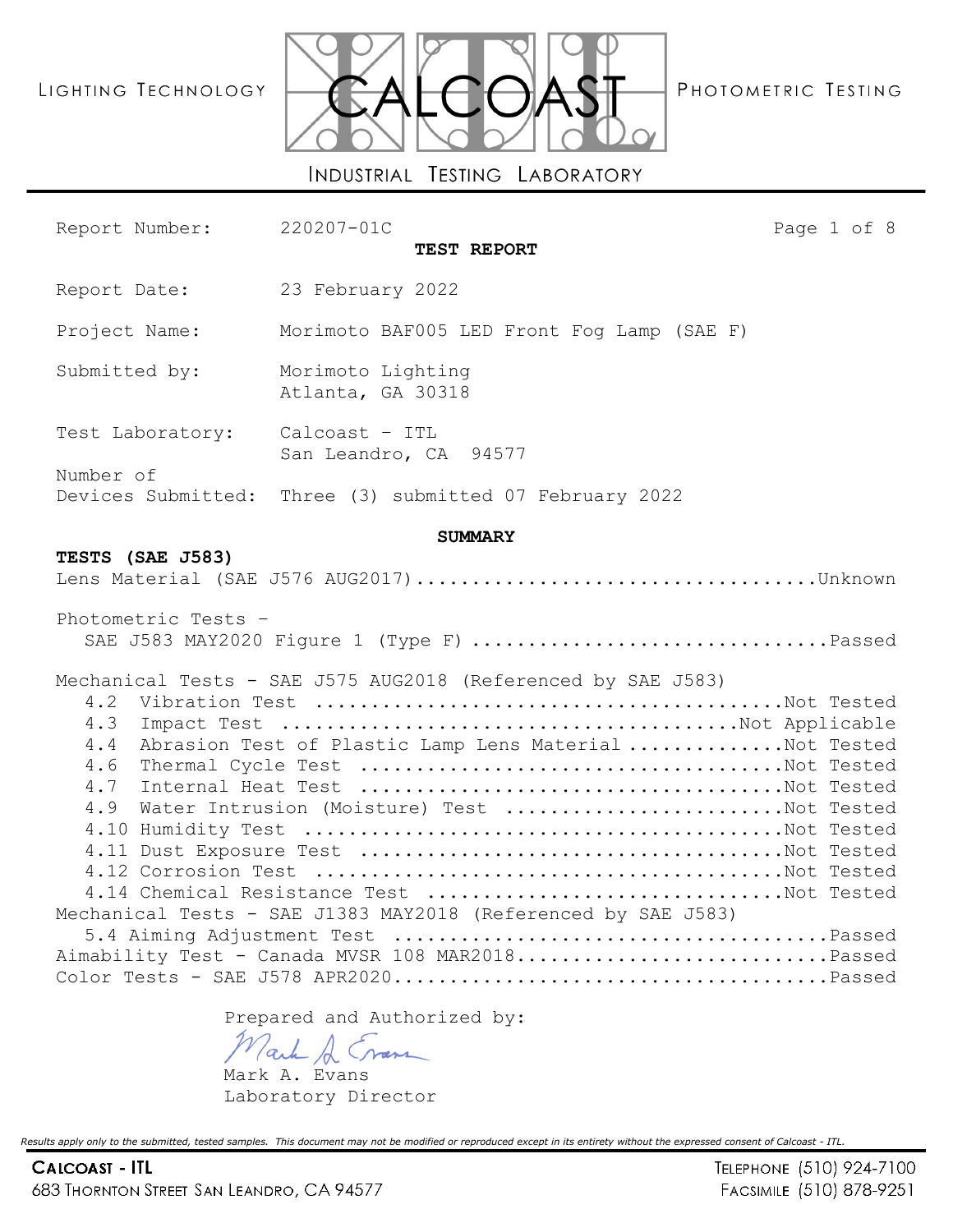# **DESCRIPTION SHEET**

Project Name: Morimoto BAF005 LED Front Fog Lamp (SAE F)

| LENS:      | None |          |
|------------|------|----------|
| REFLECTOR: | N/A  |          |
| HOUSING:   |      | "M" logo |

| PARTS DESCRIPTION:<br>LENS: |                                                                                                                      |
|-----------------------------|----------------------------------------------------------------------------------------------------------------------|
| MATERIAL:                   | Clear Polycarbonate                                                                                                  |
|                             | Lens material formulation, pigment, and coating must comply<br>with SAE J576 AUG2017 3 year weathering requirements. |
| METHOD OF<br>ATTACHMENT:    | Unknown                                                                                                              |
| HOUSING:<br>MATERIAL:       | Metal                                                                                                                |
| METHOD OF                   |                                                                                                                      |
| MOUNTING:                   | Swivel U-bracket to Vehicle<br>Bracket P/N BAF046                                                                    |
| GASKET:                     | N/A                                                                                                                  |
| DITT D                      |                                                                                                                      |

|       |          | LED      | Unknown      |         | 15.6W | $\overline{\phantom{0}}$ |
|-------|----------|----------|--------------|---------|-------|--------------------------|
| USED: | FUNCTION | OUANTITY | NO.<br>TRADE | VOLTAGE | POWER | FLUX                     |
| BULB  |          |          |              |         |       |                          |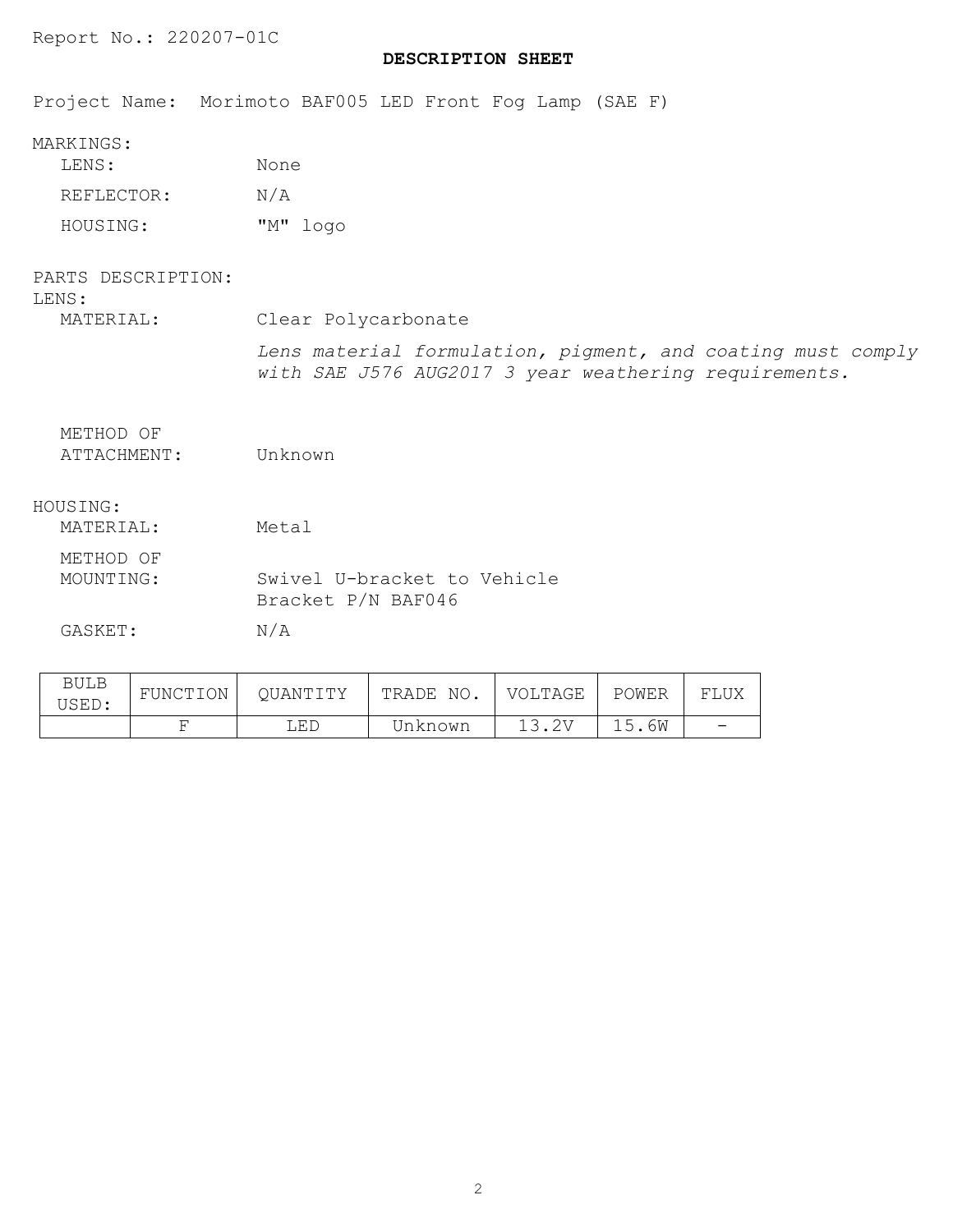## **PHOTOMETRY SUMMARY SHEET**

Project Name: Morimoto BAF005 LED Front Fog Lamp (SAE F)

### **PHOTOMETRIC TESTS**

Specification(s): SAE J583 MAY2020

Tests performed by: MAE Date: 21-22 February 2022

Meets requirements at all points for: SAE J583 MAY2020 (Foglamp), Type F

Lamp mounted on CCITL universal test fixture with fixture placed on level goniometer such that the LED Array was located at the center of rotation and center of tilt.

Lens face aligned perpendicular to HV using a mirror and laser.

Reference detector control number: NIST P181-2

Test distance: 100 feet

Device uses LED source. Initial photometry samples seasoned for 10 hours prior to testing. Lamp is voltage insensitive from 12.0V – 14.0V. Photometry tests performed at 13.2V.

The manufacturer specified that the lamp shall be mounted on a vehicle with a pitch of ±4.0°.

# **TIMELOGS:**



Sample required 20+ minute stabilization period (<3%/15 min).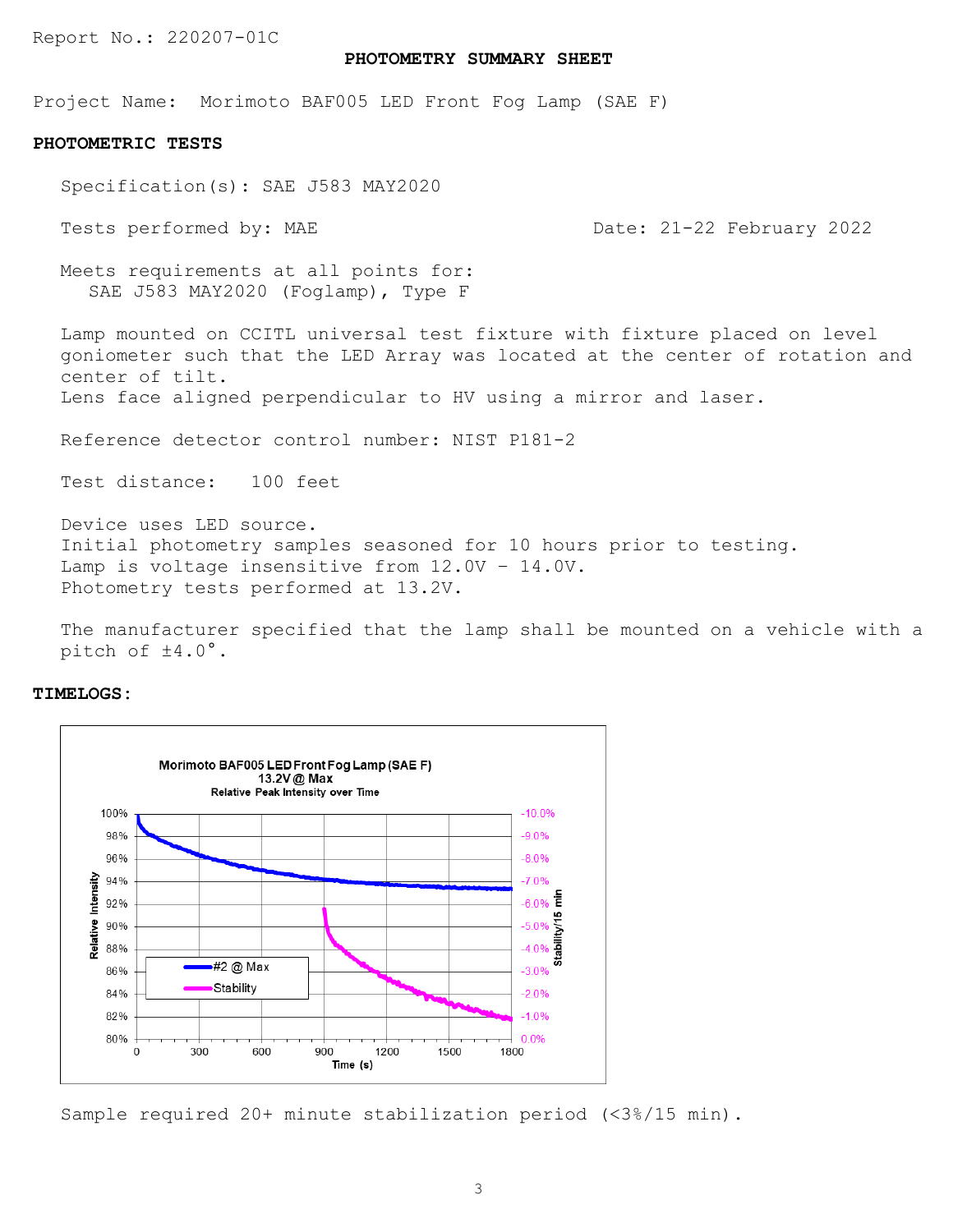# **TEST DATA SHEET**

Project Name: Morimoto BAF005 LED Front Fog Lamp (SAE F)

# **COLOR TEST:**

Requirement: SAE J578 APR2020 Test Method: Tristimulus Method (Average of 3 reads) Instrument: Photo Research PR-655 Spectroradiometer with SRS-3 Target Voltage: Location: 2.5°D/V

|                  | Measured $(x, y)$ |                                                                                   |                                                                                                                 | Required & Chart                                                                                                                         |
|------------------|-------------------|-----------------------------------------------------------------------------------|-----------------------------------------------------------------------------------------------------------------|------------------------------------------------------------------------------------------------------------------------------------------|
| Fog              | #2, $t=0$         | 0.3323                                                                            | 0.3441                                                                                                          | $0.31 \le x \le 0.50$<br>$0.38 \le y \le 0.44$<br>$y \ge 0.75x + 0.05$<br>$y \le 0.64x + 0.15$<br>SAE J578 White<br>0.45<br>0.43<br>0.41 |
| 13.2V<br>2.5°D/V | #2, $t=30$        | 0.39<br>0.37<br>$\geq 0.35$<br>0.33<br>0.31<br>  0.3323<br>0.3437<br>0.29<br>0.27 | ۰<br><b>White Boundary</b><br>$\bullet$ Fog<br>0.30 0.32 0.34 0.36 0.38 0.40 0.42 0.44 0.46 0.48 0.50 0.52<br>x |                                                                                                                                          |

The color of the light emitted through the clear lens falls within the acceptable limits for white at all times.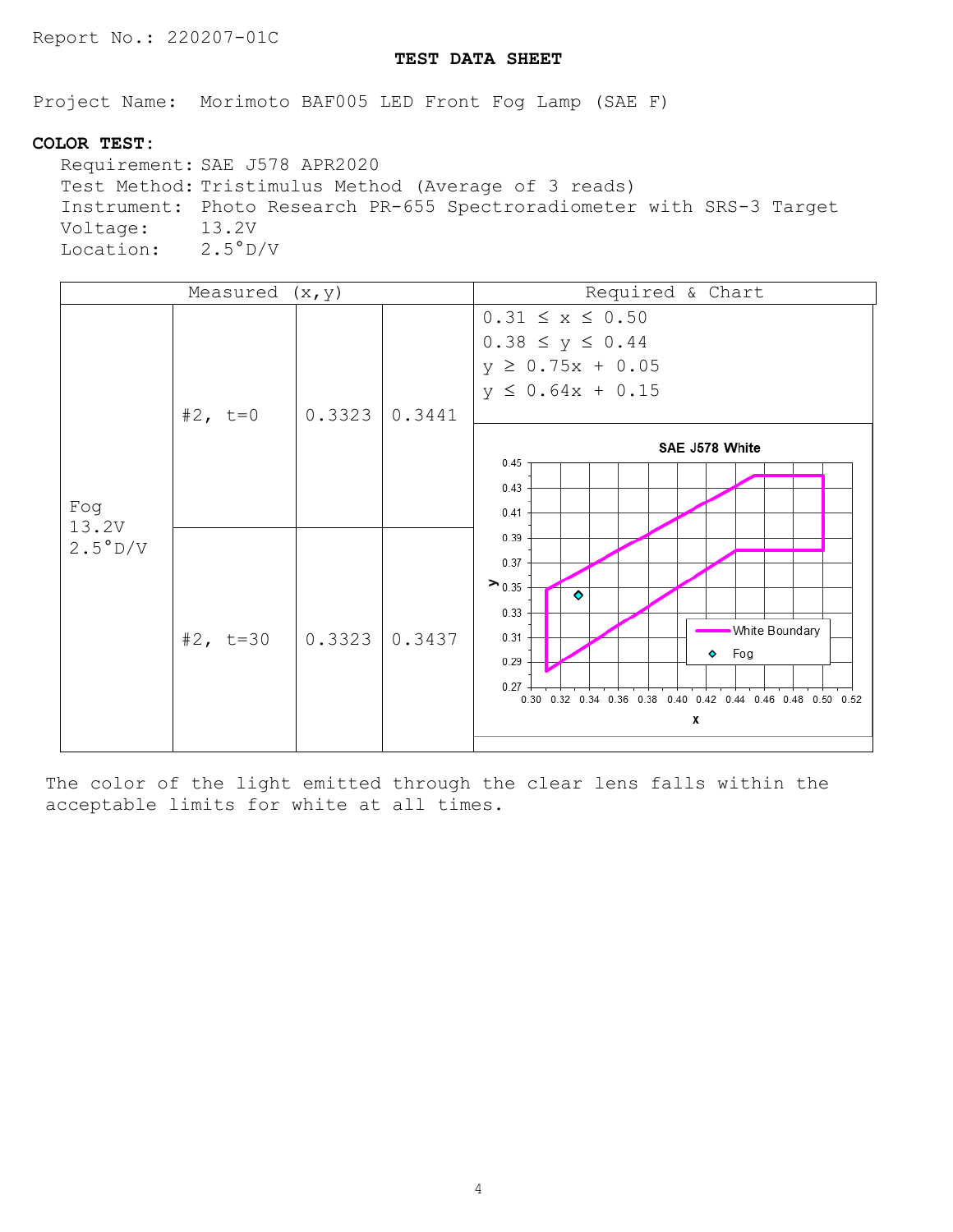# **PHOTOMETRIC TEST DATA SHEET**

Project Name: Morimoto BAF005 LED Front Fog Lamp (SAE F)

Sample Number: #2

# **Aim (SAE J583 MAY2020)**

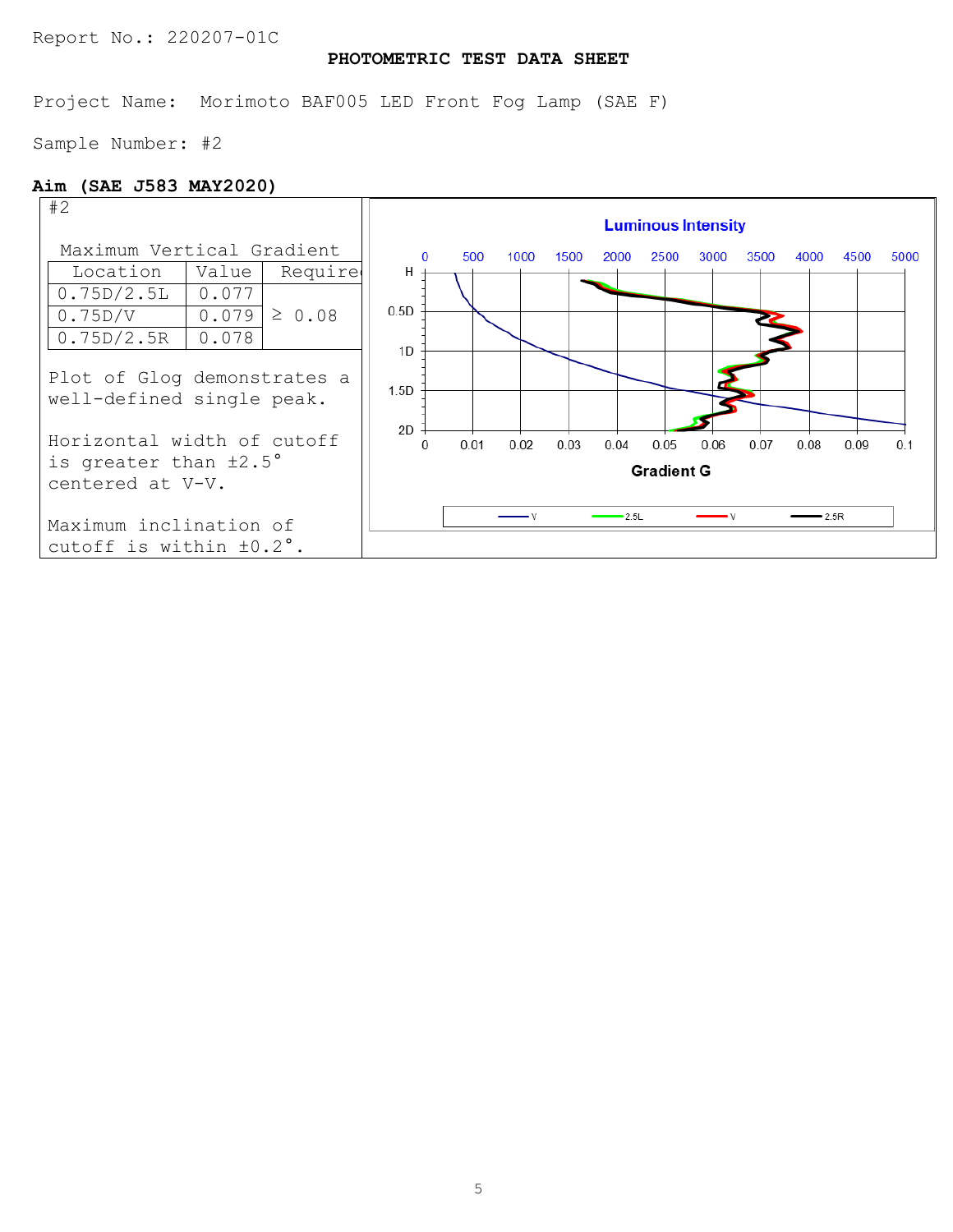# **PHOTOMETRIC TEST DATA SHEET**

Project Name: Morimoto BAF005 LED Front Fog Lamp (SAE F)

Sample Number: #2 aimed 0.75°D

Specification: SAE J583 MAY2020 Figure 1 (Type F Front Fog Lamp) Color: White Luminous Intensity, Candela

| Test Point                | Location |      | Measured | Reaim | Minimum | Maximum |
|---------------------------|----------|------|----------|-------|---------|---------|
| 2.00 15.0L TO 15.0R       |          | 1.2R | 160.89   |       |         | 295     |
| 1.00 15.0L TO 15.0R       |          | 1.6R | 200.90   |       |         | 435     |
| H 10.0L TO 10.0R          |          | 1.7R | 317.81   |       |         | 585     |
| $\rm H$<br>V              |          |      | 315.15   |       |         |         |
| 1.5D<br>9.0L              |          |      | 2938.12  |       | 1200    |         |
| 1.5D<br>3.0L              |          |      | 2816.22  |       | 2400    | 12000   |
| 1.5D<br>3.0R              |          |      | 2693.70  |       | 2400    | 12000   |
| 1.5D<br>9.0R              |          |      | 2403.37  |       | 1200    |         |
| 3.0D 15.0L                |          |      | 9563.87  |       | 1200    |         |
| 3.0D 15.0R                |          |      | 8731.11  |       | 1200    |         |
| MX(10U-60U/15L-15R) 17.5U |          | 4.2L | 80.57    |       |         | 150     |
| MAXIMUM                   | 4.0D     | 0.3L | 14470.19 |       |         |         |

Sample meets test requirements at all points.

Applied Voltage: 13.20V / 1.183A after 30 minute warmup per SAE J1889 Multiply above values by 1.05 to acquire  $t = 1$  minute values.

Aim: Sample mounted on CCITL universal fixture. Fixture mounted on level goniometer with LED Array at goniometer center of rotation and tilt. Device aimed L/R using a laser and mirror over lens face. Adjusted lamp aim hardware until max gradient Gmax located at 0.75°D/V (SAE J583 Type F Aim).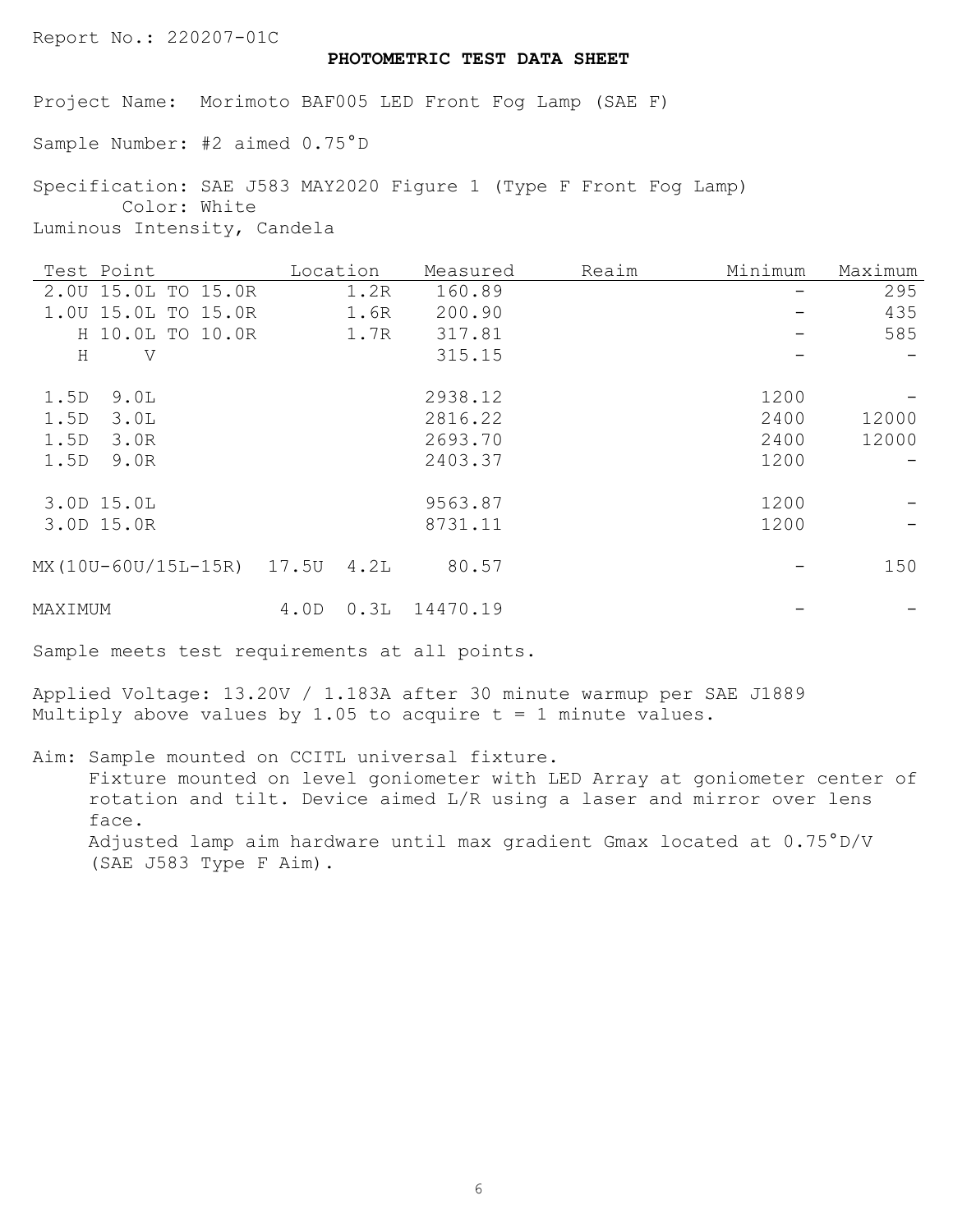### **TEST DATA SHEET**

Project Name: Morimoto BAF005 LED Front Fog Lamp (SAE F)

**MECHANICAL TESTS** (SAE J1383 MAY2018 & MVSR 108 JUL2018)

Tests performed by: MAE Tests performed by: MAE Date: 22 February 2022 5.4 Aiming Adjustment Test: ......................................... Passed Sample Numbers: #2 The manufacturer specified that the lamp shall be mounted on a vehicle with a pitch of  $\pm 4.0^{\circ}$ . Calcoast-ITL test utilizes the Z-up vehicle axis system. The lamp was mounted on the goniometer in 0° position and aimed using SAE J583 methodology. The goniometer was then adjusted vertically  $\pm 4^{\circ}$ . The lamp aim hardware was adjusted  $\pm 4^{\circ}$  vertically to compensate

goniometer shift. The horizontal change in position of the maximum was recorded for each vertical extreme.

The change in horizontal position did not exceed 0.76° at the extreme aim positions.

| Change in Horizontal Position |                     |                                          |  |  |  |
|-------------------------------|---------------------|------------------------------------------|--|--|--|
|                               | $+ \Lambda^{\circ}$ |                                          |  |  |  |
|                               |                     | Sample Gonio Tilted Up Gonio Tilted Down |  |  |  |
|                               | Beam Aimed Down     | Beam Aimed Up                            |  |  |  |
|                               | $\wedge$ °          |                                          |  |  |  |

Aim Range Photometry

(MVSR 108 JUL2018) ................................................... Passed Sample Numbers: #2

The foglamps allows aim adjustment of the vertical aim by one person to maintain the beam pattern of the lamp within the full range of vertical pitch of the vehicle, with the use of ordinarily available tools. The housing and lens constitute a single unit that moves together

for the full aim range without beam pattern modification.

Samples comply with SAE J1383 and Transport Canada aim adjustment test requirements.